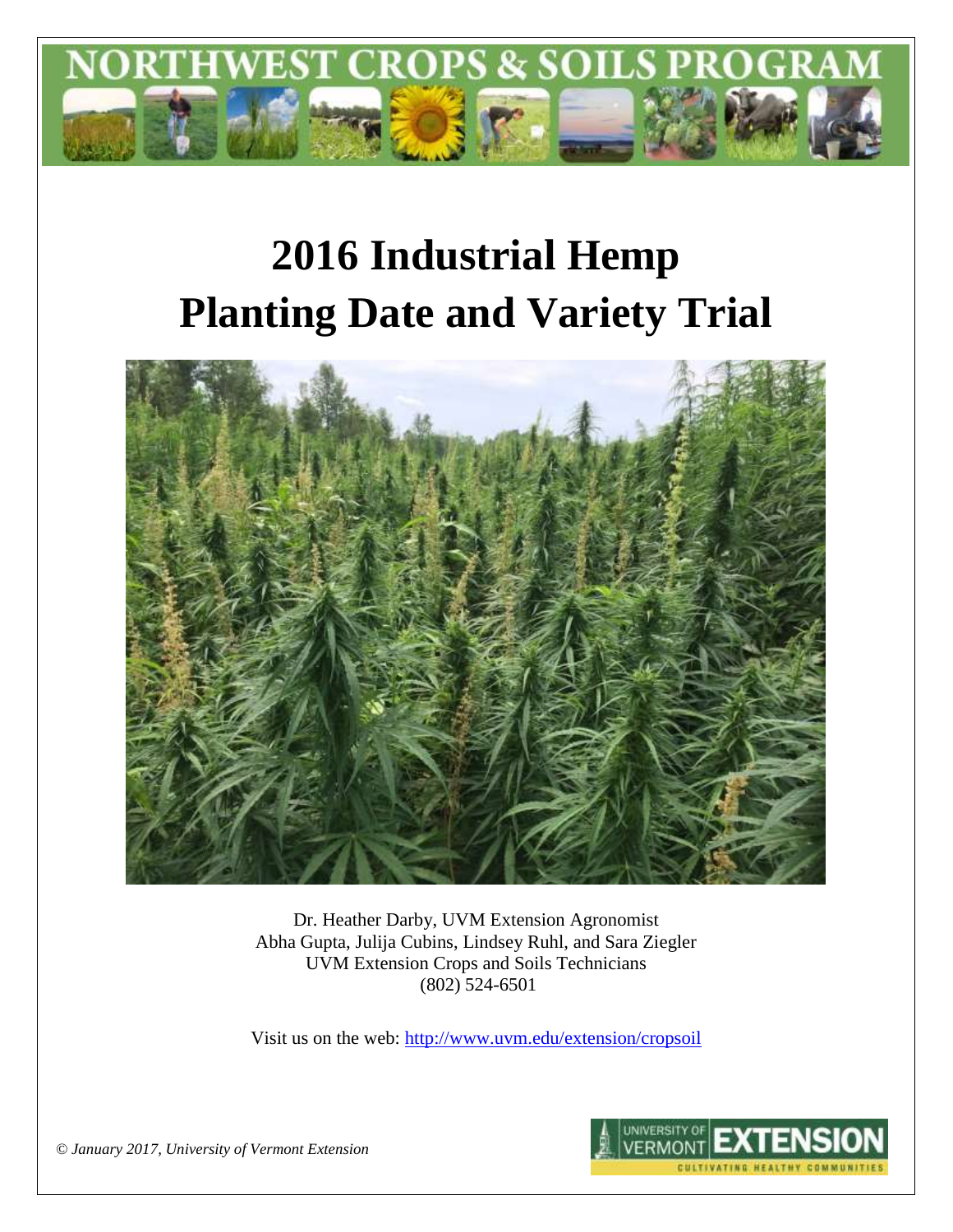#### **2016 INDUSTRIAL HEMP PLANTING DATE X VARIETY TRIAL**

Dr. Heather Darby, University of Vermont Extension heather.darby[at]uvm.edu

Hemp is a non-psychoactive variety of *cannabis sativa L*. The crop is one of historical importance in the U.S. and reemerging worldwide importance as manufacturers seek hemp as a renewable and sustainable resource for a wide variety of consumer and industrial products. The crop produces a valuable oilseed, rich in Omega-3 and other essential fatty acids that are often absent in western diets. When the oil is extracted from the seed, what remains is a marketable meal coproduct, which is used for human and animal consumption. The fiber has high tensile strength and can be used to create cloth, rope, building materials, and even a form of plastic. For twenty years, U.S. entrepreneurs have been importing hemp from China, Eastern Europe and Canada to manufacture travel gear, apparel and accessories, body care and cosmetics, foods like bread, beer, and salad oils, paper products, building materials and animal bedding, textiles, auto parts, housewares, and sporting equipment. Industrial hemp is poised to be a "new" cash crop and market opportunity for Vermont farms that is nutritious, versatile, and suitable for rotation with other small grains and grasses.

To help farmers succeed, agronomic research on hemp is needed, as much of the historical production knowledge for the region has been lost. In this trial, we evaluated planting dates and varieties to determine adaptability to the region.

## **MATERIALS AND METHODS**

Trials were conducted at Borderview Research Farm in Alburgh, Vermont (Table 1) to evaluate the impact of variety and planting date on hemp yield. Pest pressure from disease, arthropods, and weeds were also monitored in the trials. The experimental design was a randomized complete block with four replications in the first three planting dates and three replications in the fourth planting date. Each planting date by variety trial was conducted as an individual experiment. Hence, there were four trials evaluating hemp varieties and they were planted on 4 different planting dates (26-May, 2- Jun, 12-Jun, and 17-Jun). There were a total of 12 hemp varieties evaluated (Table 3) that came from five seed companies (Table 2); however the varieties evaluated at each planting date varied. Late arrival of seed due to import issues kept us from including all varieties at each of the planting dates. The trial was planted into 5'x20' plots. On 1-Jul, planting dates 26-May, 2-Jun, and 17-Jun were fertilized with 500 lbs ac-1 Pro-gro (5-3-4; North Country Organics, Brandon, VT), 500 lbs ac<sup>-1</sup> Pro-booster (10-0-0; North Country Organics, Brandon, VT), and 50 lbs ac<sup>-1</sup> sodium nitrate (16-0-0). Fertility amendments were based on soil test results. All fertility amendments were approved for use in organic systems.

Two to three weeks after planting, vigor was measured by doing a visual assessment of each plot and using a 1=low through 5=high scale. A few days before harvest, plant heights were measured by randomly taking the height of 3 plants per plot. Infection rates of *Sclerotinia sclerotiorum* were recorded by counting the number of infected plants per plot and aphid incidence/severity was recorded by documenting absence, presence, or heavy infestation. On 9-Sep, 29-Sep, 3-Oct, and 29-Sep, the hemp was harvested for planting dates 26-May, 2-Jun, 12-Jun, and 17-Jun, respectively, using an Almaco SPC50 small plot combine. Harvest moisture was calculated by taking a 100g subsample of hemp seed and drying it at 105⁰F till it reached a stable weight. Test weight was also measured using a Berckes Test Weight Scale, which weighs a known volume of grain. Shortly after harvest, populations were measured by counting the number of plant stalks in a 0.25  $ft<sup>2</sup>$  quadrat, twice per plot.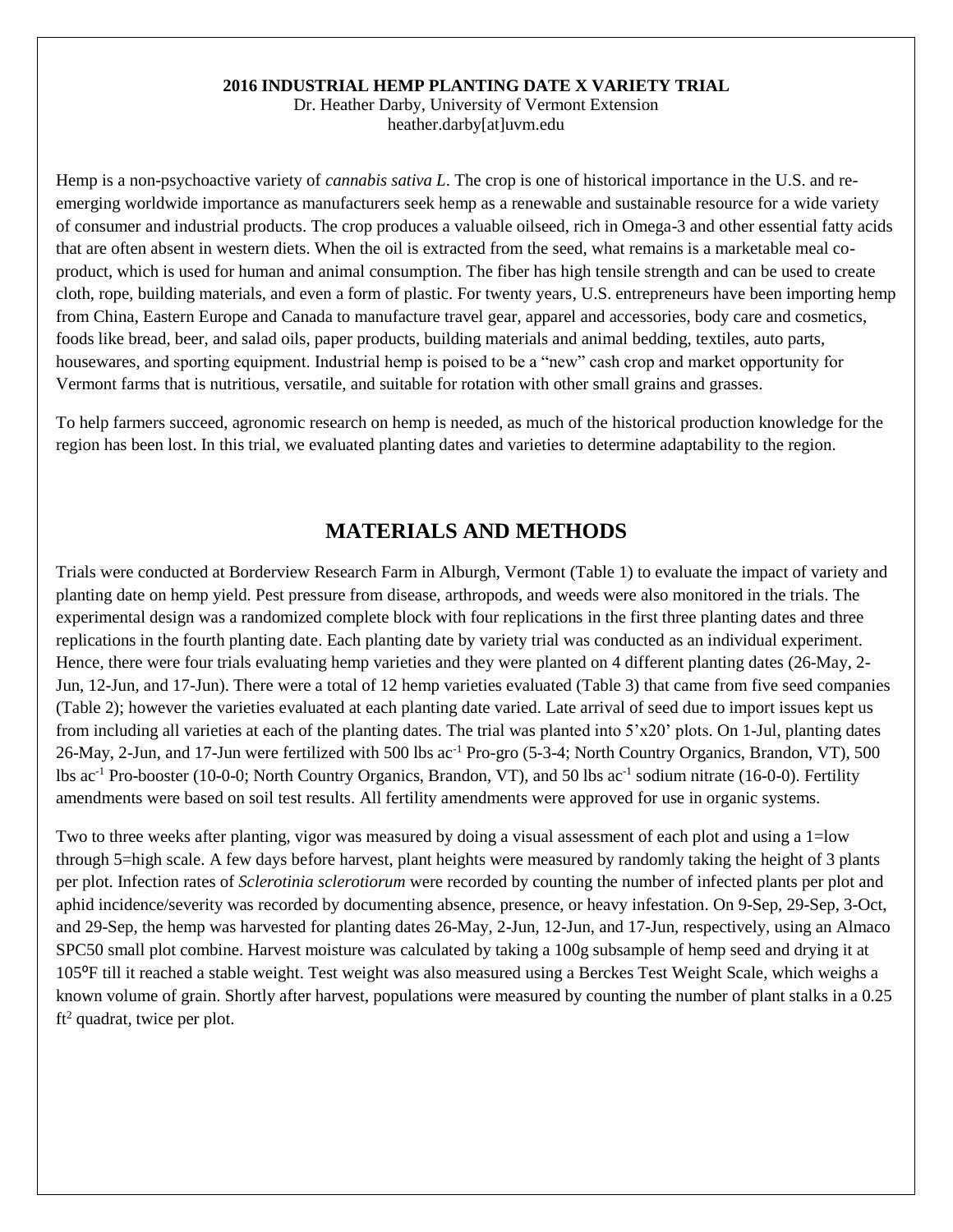| Location                       | <b>Borderview Research Farm</b>                                         |
|--------------------------------|-------------------------------------------------------------------------|
|                                | Alburgh, VT                                                             |
|                                |                                                                         |
| Soil type                      | Covington silty clay loam, 0-3% slope                                   |
|                                |                                                                         |
| <b>Previous crop</b>           | Heirloom winter wheat                                                   |
|                                |                                                                         |
| <b>Replications</b>            | 4 replicates 26-May, 2-Jun, 12-Jun                                      |
|                                | 3 replicates 17-Jun                                                     |
|                                |                                                                         |
|                                | 5x20                                                                    |
| Plot size (ft)                 |                                                                         |
| <b>Planting dates</b>          | 26-May, 2-Jun, 12-Jun, 17-Jun                                           |
|                                |                                                                         |
| <b>Row spacing</b>             | 7"                                                                      |
|                                |                                                                         |
| <b>Planting equipment</b>      | Great Plains NT60 Cone Seeder                                           |
|                                |                                                                         |
| Planting rate (lbs $ac^{-1}$ ) | 25                                                                      |
|                                |                                                                         |
| <b>Harvest dates</b>           | $9\text{-Sep}$ , $29\text{-Sep}$ , $3\text{-Oct}$ , and $29\text{-Sep}$ |
|                                |                                                                         |
|                                |                                                                         |

**Table 1. Agronomic information for industrial hemp planting date by variety trial 2016, Alburgh, VT.**

**Table 2. Participating seed companies and contact information.** 

| <b>Schiavi</b><br><b>Seeds</b> | <b>Full Sun</b><br>Company | <b>Hemp Genetics</b><br><b>International</b> | <b>Parkland</b><br><b>Industrial Hemp</b><br><b>Growers</b> | <b>Valley Bio Limited</b> |
|--------------------------------|----------------------------|----------------------------------------------|-------------------------------------------------------------|---------------------------|
| Andrea Schiavi                 | Netaka White               | Jeff Kostuik                                 | Canda Chafe                                                 | Reuben Stone              |
| Lexington, Kentucky            | Ripton, Vermont            | Saskatoon, Saskatchewan                      | Dauphin, Manitoba                                           | Cobden, Ontario           |
| info@schiaviseeds.com          | $(802)$ 377-3541           | $(204)$ 821-0522                             | $(204)$ 629-4367                                            | $(613) 646-9737$          |
|                                | netaka@fullsunc            | Jeff.kostuik@hempgenetics                    | info@pihg.net                                               | info@valleybio.com        |
|                                | ompany.com                 | .com                                         |                                                             |                           |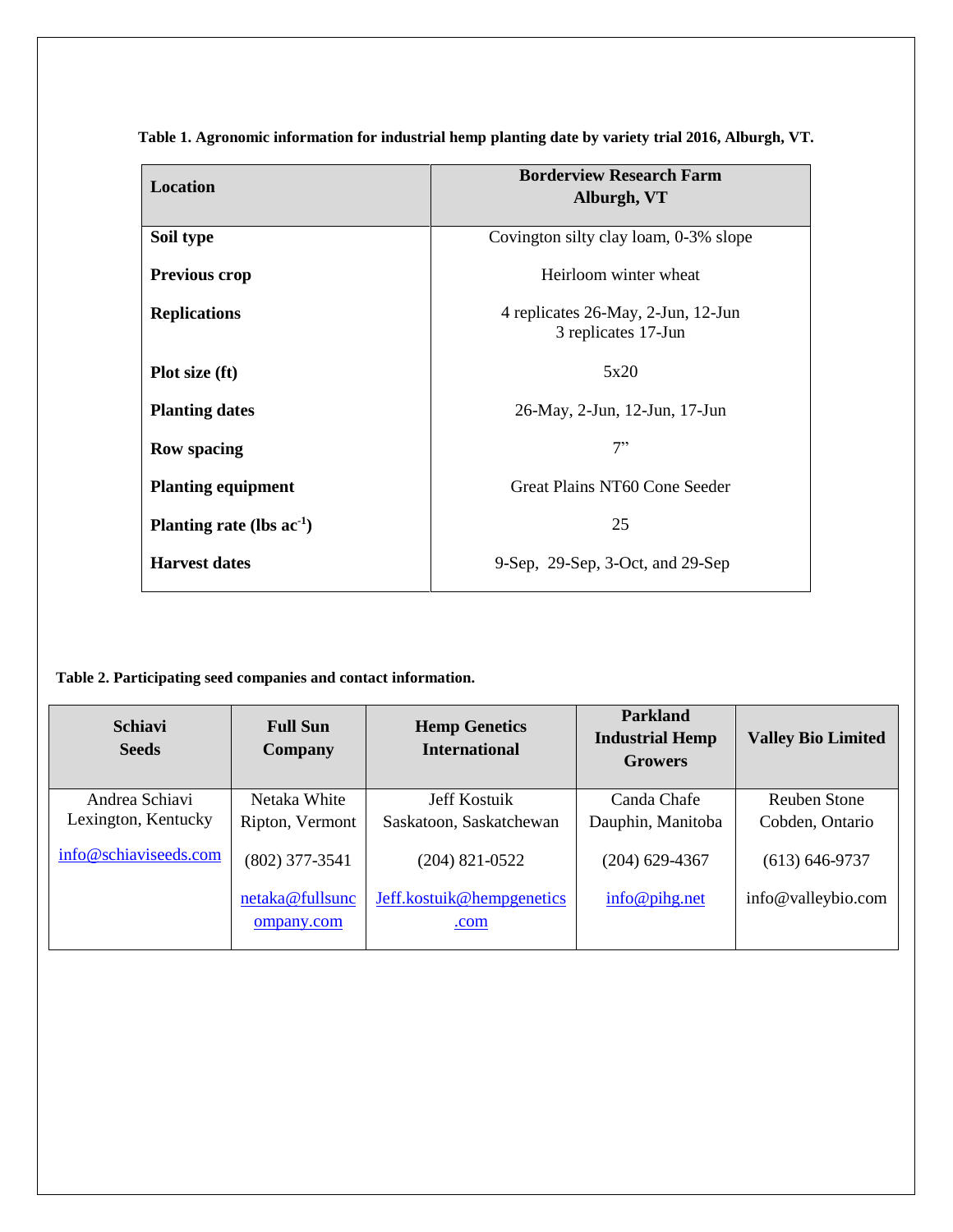| <b>Variety</b> | <b>Seed company</b>              | Days to maturity |
|----------------|----------------------------------|------------------|
| Fedora 17      | AssoCanapa                       | 120              |
| Felina 32      | AssoCanapa                       | 120              |
| Futura 75      | AssoCanapa                       | 140              |
| <b>USO 31</b>  | AssoCanapa                       | 90-100           |
| Full sun       | Full Sun Company                 |                  |
| $CFX-2$        | Hemp Genetics International      | 100-110          |
| $CRS-1$        | Hemp Genetics International      | 100-110          |
| Grandi         | Hemp Genetics International      | 100-110          |
| Katani         | Hemp Genetics International      | 100-110          |
| Canda          | Parkland Industrial Hemp Growers | 100-120          |
| Delores        | Parkland Industrial Hemp Growers | 100-120          |
| Anka           | Valley Bio Limited               | 110              |

**Table 3. Hemp varieties evaluated in the planting date and variety trials 2016, Alburgh, VT.**

For each planting date, the variety data were analyzed using mixed model analysis using the mixed procedure of SAS (SAS Institute, 1999). Replications within trials were treated as random effects, and soil amendment treatments were treated as fixed. Mean comparisons were made using the Least Significant Difference (LSD) procedure when the F-test was considered significant (p<0.10). Across planting dates, data was analyzed using the PROC MIXED procedure in SAS with the Tukey-Kramer adjustment, which means that each variable was analyzed with a pairwise comparison (i.e. 'planting date 1' statistically outperformed 'planting date 2', 'planting date 2' statistically outperformed 'planting date 3', etc.). Relationships between variables were analyzed using the GLM procedure.

Variations in yield and quality can occur because of variations in genetics, soil, weather, and other growing conditions. Statistical analysis makes it possible to determine whether a difference among treatments is real or whether it might have occurred due to other variations in the field. At the bottom of each table a LSD value is presented for each variable (i.e. yield). Least Significant Differences (LSDs) at the 0.10 level of significance are shown, except where analyzed by pairwise comparison (t-test). Where the difference between two treatments within a column is equal to or greater than the LSD value at the bottom of the column, you can be sure that for 9 out of 10 times, there is a real difference between the two treatments. Treatments that were not significantly lower in performance than the top-performing treatment in a particular column are indicated with an

| <b>Treatment</b> | Yield  |
|------------------|--------|
| A                | 6.0    |
| B                | $7.5*$ |
| C                | $9.0*$ |
| <b>LSD</b>       | 2.0    |

asterisk. In this example, hybrid C is significantly different from hybrid A but not from hybrid B. The difference between C and B is equal to 1.5, which is less than the LSD value of 2.0. This means that these hybrids did not differ in yield. The difference between C and A is equal to 3.0, which is greater than the LSD value of 2.0. This means that the yields of these hybrids were significantly different from one another. The asterisk indicates that hybrid B was not significantly lower than the top yielding hybrid C, indicated in bold.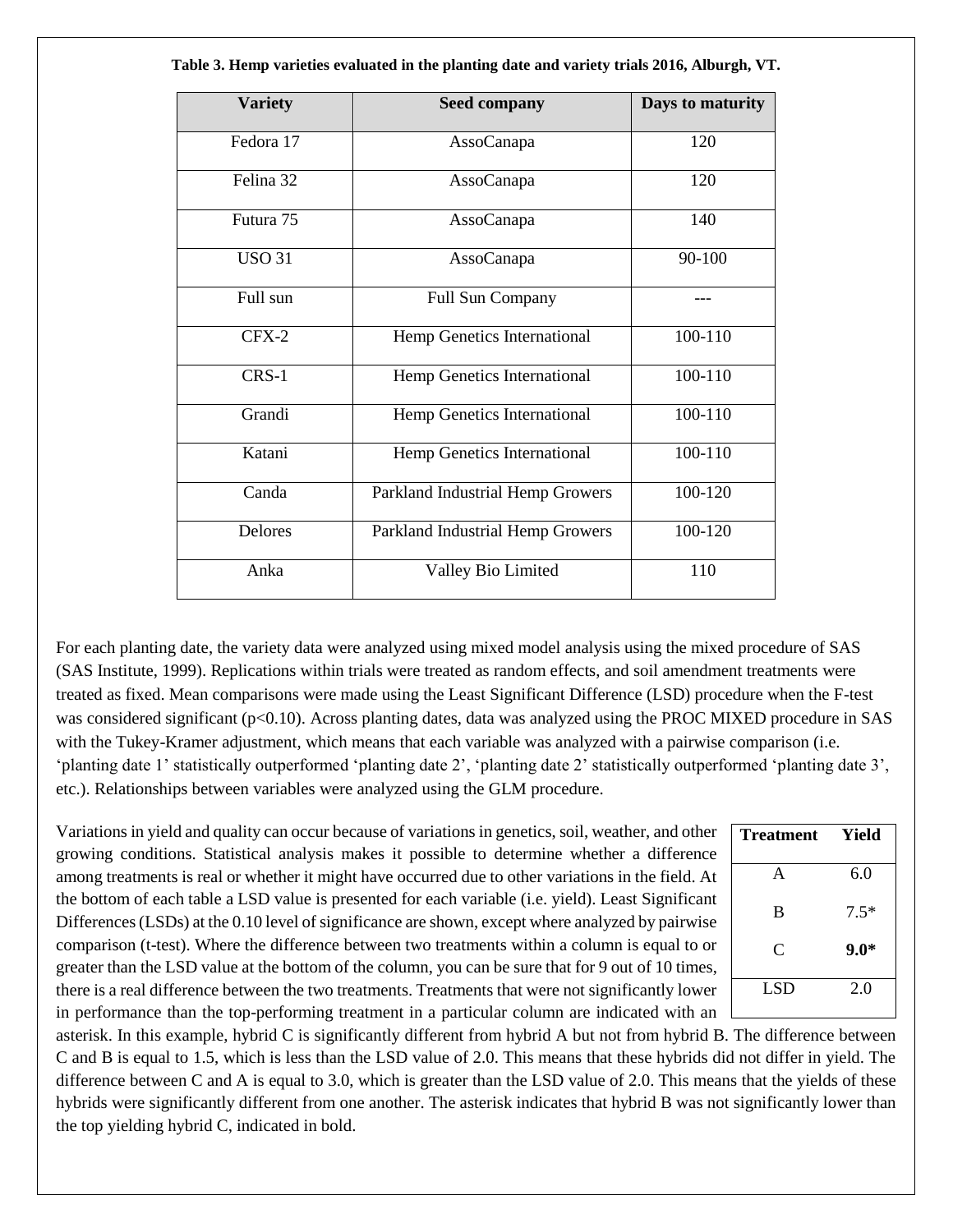# **RESULTS**

Seasonal precipitation and temperature were recorded with a Davis Instrument Vantage Pro2 weather station, equipped with a WeatherLink data logger at Borderview Research Farm in Alburgh, VT. The growing season was dryer than normal with May-September getting 7.27 fewer inches of precipitation as compared to historical averages (Table 4). Temperatures in June-July were comparable to normal averages, while May and August-September were at least 1.8 degrees warmer than normal, per month. Overall, there were an accumulated 2562 Growing Degree Days (GDDs) at base 50°F this season, approximately 268 more than the historical average. Hemp seed has been shown to produce well with 1460 GDDs at base 50°F in Saskatchewan, Canada.

| Alburgh, VT                       | <b>May</b> | June    | July    | <b>August</b> | <b>September</b> |
|-----------------------------------|------------|---------|---------|---------------|------------------|
| Average temperature $(^{\circ}F)$ | 58.1       | 65.8    | 70.7    | 71.6          | 63.4             |
| Departure from normal             | 1.80       | 0.00    | 0.10    | 2.90          | 2.90             |
|                                   |            |         |         |               |                  |
| Precipitation (inches)            | 1.50       | 2.80    | 1.80    | 3.00          | 2.50             |
| Departure from normal             | $-1.92$    | $-0.88$ | $-2.37$ | $-0.93$       | $-1.17$          |
|                                   |            |         |         |               |                  |
| Growing Degree Days (base 50°F)   | 340        | 481     | 640     | 663           | 438              |
| Departure from normal             | 74         | 7       |         | 82            | 104              |

#### **Table 4. Seasonal weather data collected in Alburgh, VT, 2016.**

Based on weather data from a Davis Instruments Vantage Pro2 with WeatherLink data logger. Alburgh precipitation data from August-October was provided by the NOAA data for Highgate, VT. Historical averages are for 30 years of NOAA data (1981-2010) from Burlington, VT.

#### *Planting Date 1: May 26, 2016*

**Table 5. The impact of variety on plot characteristics and harvest yield of industrial hemp at the 26-May planting date, Alburgh, VT, 2016.** 

| <b>Variety</b> | <b>Early season</b><br>vigor† | Height $@$<br>harvest | <b>Population</b><br>@ harvest | <b>Yield</b>                  | <b>Test</b><br>weight | Moisture @<br>harvest | <b>Aphid</b><br>severity: | <b>Sclerotinia</b><br>infection |
|----------------|-------------------------------|-----------------------|--------------------------------|-------------------------------|-----------------------|-----------------------|---------------------------|---------------------------------|
|                | 1 to 5 rating                 | cm                    | plants $ft2$                   | $\text{lbs}$ ac <sup>-1</sup> | $\ln b$ $\ln^{-1}$    | $\frac{0}{0}$         | 0 to 2 rating             | % of plants                     |
| Anka           | 1.75                          | 199*                  | $5.53*$                        | 2200                          | 40.7                  | $30.3*$               | 1.00                      | $0.168*$                        |
| $CFX-2$        | 2.00                          | 128                   | $4.65*$                        | 1860                          | 42.3                  | 21.9                  | 1.00                      | $0.927*$                        |
| $CRS-1$        | 1.50                          | 157                   | $5.02*$                        | 2200                          | 41.5                  | 24.2                  | 1.00                      | $0.157*$                        |
| Canda          | 2.50                          | 161                   | $5.25*$                        | 2160                          | 41.6                  | 23.5                  | 1.00                      | $0.042*$                        |
| <b>Delores</b> | 1.75                          | 154                   | 3.53                           | 1720                          | 41.8                  | 24.7                  | 1.00                      | $0.191*$                        |
| Grandi         | 2.00                          | 107                   | 3.63                           | 1550                          | 41.6                  | 22.0                  | 1.00                      | 1.74                            |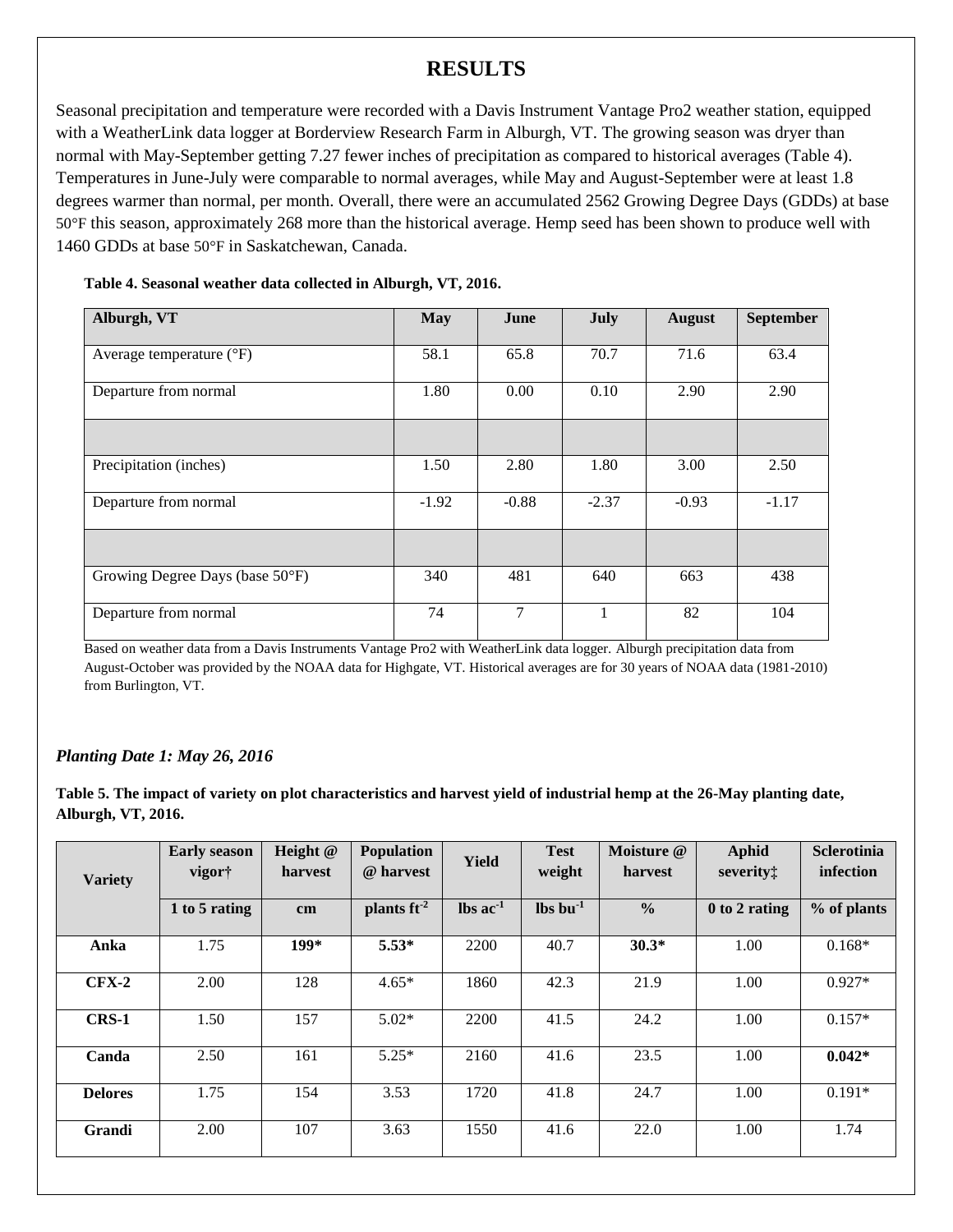| Katani            | .50       | 105  | 3.58 | 1260      | 41.9      | 22.4 | 00.1      | $1.05*$ |
|-------------------|-----------|------|------|-----------|-----------|------|-----------|---------|
| LSD(0.10)         | <b>NS</b> | 22.6 | 1.19 | <b>NS</b> | <b>NS</b> | 3.36 | <b>NS</b> | 1.06    |
| <b>Trial mean</b> | l.86      | 144  | 4.46 | 1850      | 41.6      | 24.1 | 00.1      | 0.611   |

**†**Early season vigor was rated on a 1 to 5 scale with 1 = low vigor and 5 = high vigor.

**‡**Aphid severity was rated as absent = 0, present = 1, or heavy infestation = 2

\*Treatments marked with an asterisk did not perform statistically worse than the top performing treatment (p=0.10). Treatments in **bold** were top performers for the given variable.

NS – There was no statistical difference between treatments in a particular column (p=0.10).

When comparing 7 varieties at the 26-May planting date (Table 5), there was no significant difference seen across yield, test weight, vigor, or aphid severity. The variety 'Anka' was shown to have significantly higher moisture content at 30.3%, compared to all other varieties. This likely was due to the fact that it had a later relative maturity than the other varieties in the trial. Higher moisture at maturity may be advantageous during harvest, as more mature, tougher plants appear to catch in the combine more easily. The variety Anka also had a significantly higher plant height, at 199 cm, compared to all other varieties. Anka showed the greatest plant population per square foot and was comparable to 'CFX-2', 'CRS-1', and 'Canda'. *Sclerotinia sclerotiorum* infection rates were comparable among all varieties; however, the infection rate in 'Grandi' was significantly higher than all other varieties.

#### *Planting Date 2: June 2, 2016*

**Table 6. The impact of variety on plot characteristics and harvest yield of industrial hemp at the 2-Jun planting date, Alburgh, VT, 2016.** 

| <b>Variety</b>    | <b>Early season</b><br>vigor† | Height @<br>harvest | <b>Population</b><br>@ harvest | <b>Yield</b>                  | <b>Test</b><br>weight | <b>Moisture</b><br>@ harvest | <b>Aphid</b><br>severity: | Sclerotinia<br>infection |
|-------------------|-------------------------------|---------------------|--------------------------------|-------------------------------|-----------------------|------------------------------|---------------------------|--------------------------|
|                   | 1 to 5 rating                 | cm                  | plants $ft-2$                  | $\text{lbs}$ ac <sup>-1</sup> | $\ln b$ $\ln^{-1}$    | $\frac{0}{0}$                | $0$ to $2$<br>rating      | % of plants              |
| Anka              | $3.50*$                       | 181*                | $3.67*$                        | 689*                          | 43.4                  | 37.7                         | 1.25                      | $0.269*$                 |
| $CFX-2$           | $3.00*$                       | 102                 | 3.26                           | 529*                          | 42.8                  | 39.6                         | 1.50                      | $0.445*$                 |
| $CRS-1$           | $3.50*$                       | 143                 | 2.60                           | 598*                          | 41.8                  | 38.4                         | 1.25                      | $0.724*$                 |
| Canda             | $3.75*$                       | 144                 | 3.21                           | $751*$                        | 42.4                  | 39.4                         | 1.25                      | $0.650*$                 |
| <b>Delores</b>    | $3.25*$                       | 154                 | 4.19*                          | $721*$                        | 41.9                  | $42.2*$                      | 1.00                      | $0.134*$                 |
| <b>Full sun</b>   | 2.25                          | $168*$              | $4.70*$                        | $609*$                        | 43.5                  | 37.5                         | 1.50                      | $0.351*$                 |
| Grandi            | $3.50*$                       | 110                 | 3.35                           | 336                           | 43.1                  | $41.9*$                      | 1.25                      | 8.15                     |
| Katani            | 3.75                          | 104                 | 2.60                           | 365                           | 42.9                  | $40.0*$                      | 1.00                      | 10.2                     |
| LSD(0.10)         | 0.861                         | 27.2                | 1.25                           | 225                           | <b>NS</b>             | 2.44                         | $_{\rm NS}$               | 5.09                     |
| <b>Trial mean</b> | 3.31                          | 139                 | 3.45                           | 575                           | 42.7                  | 39.6                         | 1.25                      | 3.12                     |

**†**Early season vigor was rated on a 1 to 5 scale with 1 = low vigor and 5 = high vigor.

**‡**Aphid severity was rated as absent = 0, present = 1, or heavy infestation = 2

\*Treatments marked with an asterisk did not perform statistically worse than the top performing treatment  $(p=0.10)$ . Treatments in bold were top performers for the given variable.

 $NS$  – There was no statistical difference between treatments in a particular column (p=0.10).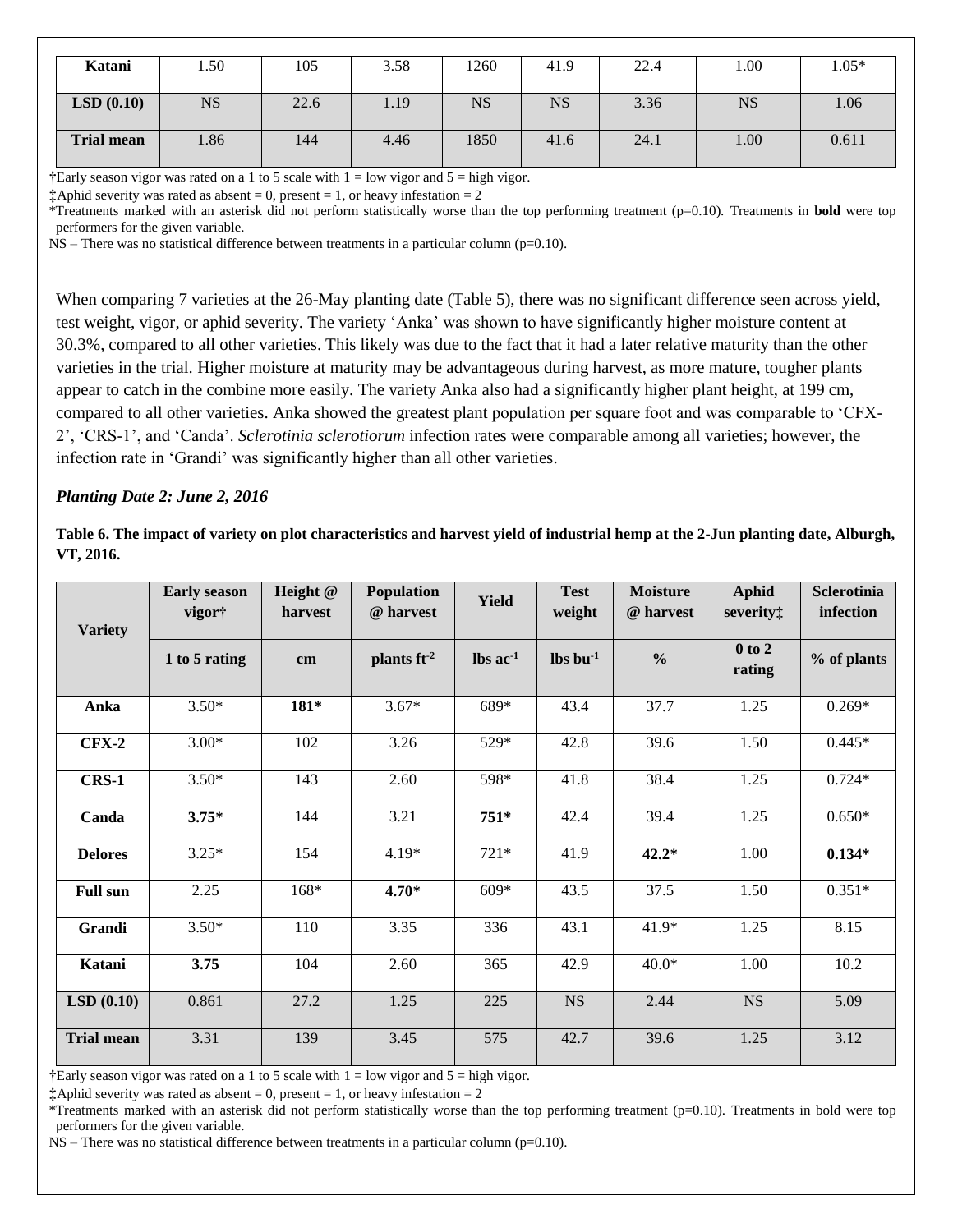When comparing 8 hemp varieties at the 2-Jun planting date (Table 6), Canda and 'Katani' showed the best vigor, which was comparable with all other varieties except 'Full sun.' The variety Canda had the highest yield at 751 lbs ac<sup>-1</sup>, which was comparable to yields achieved by Anka, CFX-2, CRS-1, 'Delores', and Full sun. Moisture content was highest in Delores, which was comparable to Grandi and Katani. Overall the moisture content of the seed was extremely high. It is likely that green material in the seed sample at harvest caused moisture readings to be inflated. The variety Anka again had a significantly higher plant height, at 181 cm, which was comparable to Full sun. Population was significantly higher for Full sun, at 4.70 plants per square foot and was comparable to Anka and Delores. *Sclerotinia sclerotiorum* infection was comparable among all varieties, except for Grandi and Katani, which had significantly higher infection rates. Interestingly, these varieties tend to be shorter in stature and shading from taller varieties may have caused a moist climate conducive to disease infection.

#### *Planting date 3: June 12, 2016*

**Table 7. The impact of variety on plot characteristics and harvest yield of industrial hemp at the 12-Jun planting date, Alburgh, VT, 2016.** 

| <b>Variety</b>    | <b>Early season</b><br>vigor† | Height @<br>harvest | <b>Yield</b>                  | <b>Test</b><br>weight          | Moisture @<br>harvest | <b>Aphid</b><br>severity: |
|-------------------|-------------------------------|---------------------|-------------------------------|--------------------------------|-----------------------|---------------------------|
|                   | 1 to 5 rating                 | cm                  | $\text{lbs}$ ac <sup>-1</sup> | $\mathbf{lbs}\mathbf{bu}^{-1}$ | $\frac{0}{0}$         | 0 to 2 rating             |
| Anka              | $4.00*$                       | 185                 | 391                           | 41.8                           | 40.5                  | 1.25                      |
| $CFX-2$           | 2.50                          | 111                 | 421                           | 40.9                           | 40.3                  | 1.25                      |
| $CRS-1$           | 2.50                          | 143                 | 478                           | 41.5                           | 40.8                  | 1.50                      |
| Canda             | $3.50*$                       | 158                 | 482                           | 42.1                           | 39.2                  | 1.00                      |
| <b>Delores</b>    | $3.25*$                       | 158                 | 428                           | 42.0                           | 40.6                  | 1.75                      |
| <b>Full sun</b>   | 2.00                          | $175*$              | 430                           | 41.9                           | 39.2                  | 1.75                      |
| Grandi            | 2.75                          | 102                 | 317                           | 41.8                           | 39.0                  | 1.50                      |
| Katani            | 2.75                          | 100                 | 307                           | 41.7                           | 40.0                  | 1.50                      |
| LSD(0.10)         | 0.777                         | 14.0                | <b>NS</b>                     | <b>NS</b>                      | <b>NS</b>             | <b>NS</b>                 |
| <b>Trial mean</b> | 2.91                          | 142                 | 407                           | 41.7                           | 40.0                  | 1.44                      |

**†**Early season vigor was rated on a 1 to 5 scale with1 = low vigor and 5 = high vigor.

**‡**Aphid severity was rated as absent = 0, present = 1, or heavy infestation = 2

\*Treatments marked with an asterisk did not perform statistically worse than the top performing treatment  $(p=0.10)$ . Treatments in bold were top performers for the given variable.

NS – There was no statistical difference between treatments in a particular column (p=0.10).

When comparing 8 varieties at the 12-Jun planting date (Table 7), no significant differences were seen across yield, test weight, moisture, or aphid severity. Overall yield was low and harvest moisture extremely high both likely due to a later than optimum harvest for varieties at this planting date. However, plant height was highest for Anka, which was comparable with Full sun. Also, vigor was best for Anka, and comparable with Canda and Delores.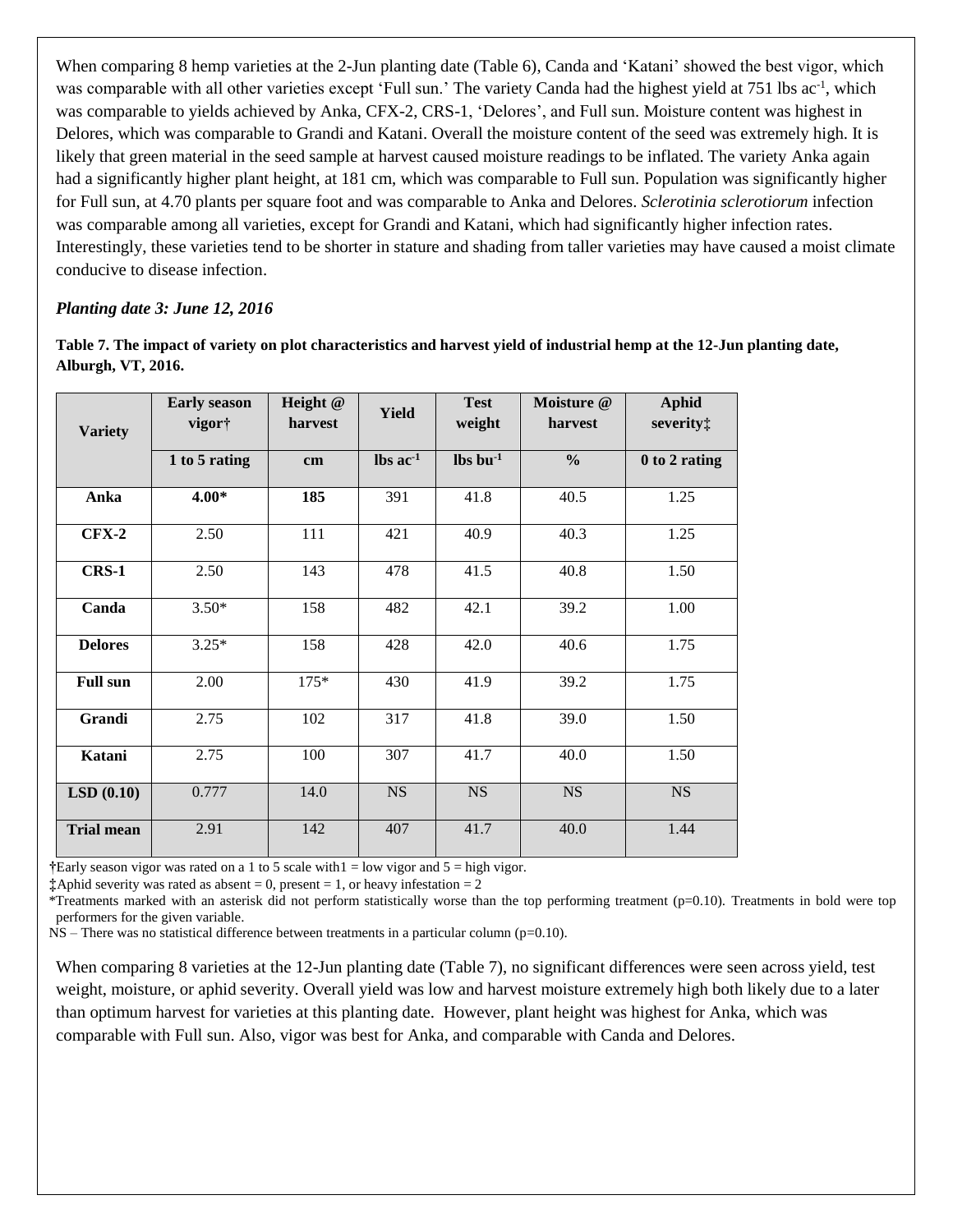#### *Planting date 4: June 17, 2016*

**Table 8. The impact of variety on plot characteristics and harvest yield of industrial hemp at the 17-Jun planting date, Alburgh, VT, 2016.** 

| <b>Variety</b>    | <b>Early season</b><br>vigor† | Height<br>$^\text{\textregistered}$<br>harvest | <b>Population</b><br>@ harvest | <b>Yield</b>                  | <b>Test</b><br>weight  | Moisture @<br>harvest | <b>Aphid</b><br>severity: | <b>Sclerotinia</b><br>infection |
|-------------------|-------------------------------|------------------------------------------------|--------------------------------|-------------------------------|------------------------|-----------------------|---------------------------|---------------------------------|
|                   | 1 to 5 rating                 | cm                                             | plants $ft^2$                  | $\text{lbs}$ ac <sup>-1</sup> | $\ln 1$                | $\frac{0}{0}$         | 0 to 2 rating             | % of plot                       |
| Anka              | 4.00                          | 138                                            | 5.33                           | 473                           | 42.2                   | $36.2*$               | 1.67                      | 1.12                            |
| $CFX-2$           | 3.33                          | 123                                            | 4.60                           | 419                           | 41.6                   | 35.6                  | 1.33                      | 0.75                            |
| <b>CRS-1</b>      | 4.00                          | 149                                            | 6.84                           | 421                           | 41.2                   | 32.0                  | 1.00                      | 1.64                            |
| Canda             | 4.33                          | 142                                            | 4.46                           | 623                           | 42.6                   | 35.3                  | 1.00                      | 0.48                            |
| <b>Delores</b>    | 4.00                          | 135                                            | 4.34                           | 394                           | 41.7                   | 31.8                  | 0.00                      | 0.32                            |
| Fedora            | 3.00                          | 152                                            | 8.06                           | 836*                          | 42.3                   | 35.1                  | 1.33                      | 1.46                            |
| Felina            | 3.67                          | 175                                            | 6.08                           | 888*                          | 42.3                   | $36.8*$               | 0.67                      | 2.22                            |
| Futura            | 3.67                          | 167                                            | 5.21                           | $904*$                        | 42.0                   | $38.0*$               | 1.00                      | 1.02                            |
| Grandi            | 3.67                          | 96.6                                           | 4.22                           | 380                           | 41.4                   | 35.0                  | 1.00                      | 4.24                            |
| Katani            | 3.67                          | 117                                            | 4.09                           | 405                           | 41.3                   | 34.9                  | 0.67                      | 2.74                            |
| <b>USO-31</b>     | 4.00                          | 142                                            | 4.59                           | 332                           | 42.4                   | 31.7                  | 0.67                      | 1.70                            |
| LSD(0.10)         | $\overline{\text{NS}}$        | $\overline{\text{NS}}$                         | $\overline{\text{NS}}$         | 169                           | $\overline{\text{NS}}$ | 2.37                  | $\overline{\text{NS}}$    | $\overline{\text{NS}}$          |
| <b>Trial mean</b> | 3.76                          | 140                                            | 5.33                           | 552                           | 41.9                   | 34.8                  | 0.940                     | 1.61                            |

**†**Early season vigor was rated on a 1 to 5 scale with 1 = low vigor and 5 = high vigor.

**‡**Aphid severity was rated as absent = 0, present = 1, or heavy infestation = 2

\*Treatments marked with an asterisk did not perform statistically worse than the top performing treatment (p=0.10). Treatments in bold were top performers for the given variable.

NS – There was no statistical difference between treatments in a particular column (p=0.10).

When comparing 11 varieties at the 17-Jun planting date (Table 8), no significant differences were seen across test weight, height, population, vigor, aphid severity, or *Sclerotinia sclerotiorum* infection. The variety 'Futura' showed the highest yield at 904 lbs ac<sup>-1</sup>, which was comparable with 'Fedora' and 'Felina.' Moisture content was highest for Futura at 38.0%, which was comparable with Anka and Felina. Overall the moisture content of the seed was extremely high. It is likely that green material in the seed sample at harvest caused moisture readings to be inflated.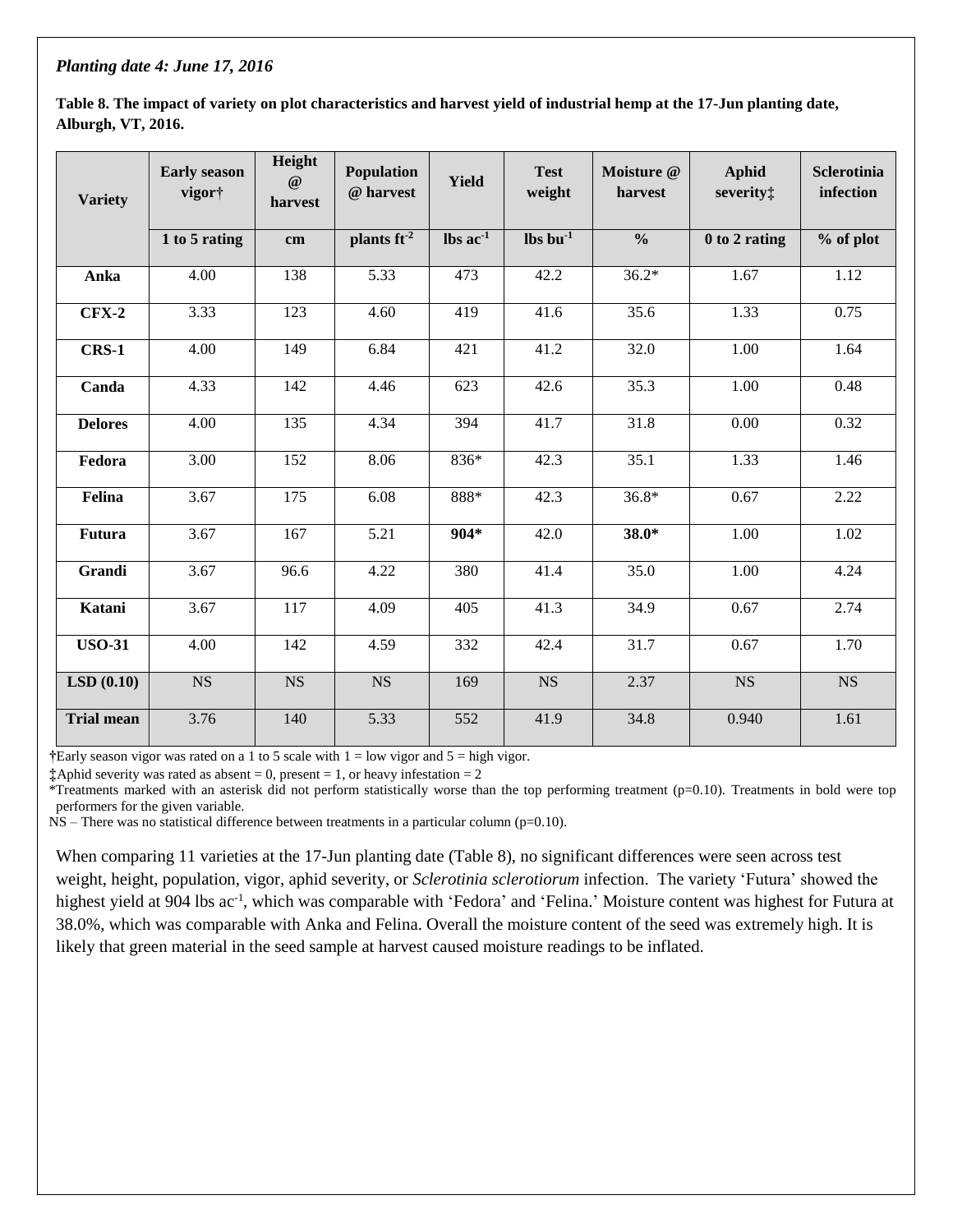#### *Across planting dates*

**Table 9. The impact of planting date, across all varieties, on plot characteristics and harvest yield of industrial hemp, Alburgh, VT, 2016.** 

| <b>Planting date</b> | <b>Early season</b><br>vigor†<br>1 to 5 rating |               | <b>Yield</b>                  |         | <b>Test</b><br>weight |        | Moisture @<br>harvest |               |  |
|----------------------|------------------------------------------------|---------------|-------------------------------|---------|-----------------------|--------|-----------------------|---------------|--|
|                      |                                                |               | $\text{lbs}$ ac <sup>-1</sup> |         | $\ln 1$               |        | $\frac{0}{0}$         |               |  |
| $26$ -May            | 1.86                                           | $\mathcal{C}$ | 1850                          | A       | 41.6                  | B      | 24.1                  | A             |  |
| $2-Jun$              | 3.31                                           | B             | 575                           | B       | 42.7                  | A      | 39.6                  | $\mathcal{C}$ |  |
| $12-Jun$             | 2.91                                           | B             | 407                           | B       | 41.7                  | B      | 40.0                  | $\mathcal{C}$ |  |
| $17 - Jun$           | 3.76                                           | $\mathsf{A}$  | 552                           | B       | 41.9                  | B      | 34.8                  | B             |  |
| <i>p</i> -value      | < .0001                                        |               |                               | < .0001 |                       | 0.0001 |                       | < .0001       |  |
| <b>Trial mean</b>    |                                                | 3.00          |                               | 812     | 42.0                  |        | 65.0                  |               |  |

**†**Early season vigor was rated on a 1 to 5 scale with 1 = low vigor and 5 = high vigor.

Within a column, values followed by the same letter are not significantly different from each other.

When comparing yield and quality measurements between planting dates (Table 9), there were many significant differences in vigor, yield, test weight, and harvest moisture of the seed. The 26-May planting date had the highest yields at 1850 lbs  $ac^{-1}$  and the lowest moisture at 24.1%. The 2-Jun planting showed the highest test weight at 42.7 lbs bu<sup>-1</sup>. The 17-Jun planting the best vigor performance and was likely due to warmer temperatures and adequate soil moisture at the time of planting.

# **DISCUSSION**

## *Yield and Quality*

All hemp varieties at all planting dates reached full plant maturity. Generally, the male flowers (pollen source) appeared after 38 days and late season varieties matured by 45 days after planting. Seed development occurred after 45 days and up to 60 days after planting, for the late season varieties. While the first planting date showed significantly higher yields, harvest yields for the following plantings were much lower than expected and were likely due to delayed harvest. The first planting date was harvested on time, when plants were still young and green and seed was 50 to 70% ripe. The first planting date produced average yields of 1850 lbs ac<sup>-1</sup> across varieties, and out-performed average yields from Canada, which range from 500-1200 lbs ac<sup>-1</sup>. Unfortunately, the plot combine used to harvest experimental trials had an engine malfunction and caused our remaining hemp harvest to be delayed past optimum harvest stages. The remaining planting dates were harvested when the plants had gotten more mature, which made combining more difficult, and seed had shattered and dropped by the later date.

All measured populations averages at 3.45 to 5.33 plants ft<sup>-2</sup>, which was lower than the ideal rate of 7-10 plants ft<sup>-2</sup> (generally 23-27 lbs of seed ac<sup>-1</sup>). Low populations may have been influenced by the dry soil conditions at planting. In spite of a low seeding rate, the first planting date yielded very well. This encourages more evaluation of the effect of seeding rate on yield.

Test weights for all varieties and across planting dates were lower than the average test weight seen in Canada, which is 44 lbs bu-1 . Lower test weights also may have been a result of the warm and extremely dry weather conditions during seed development stages.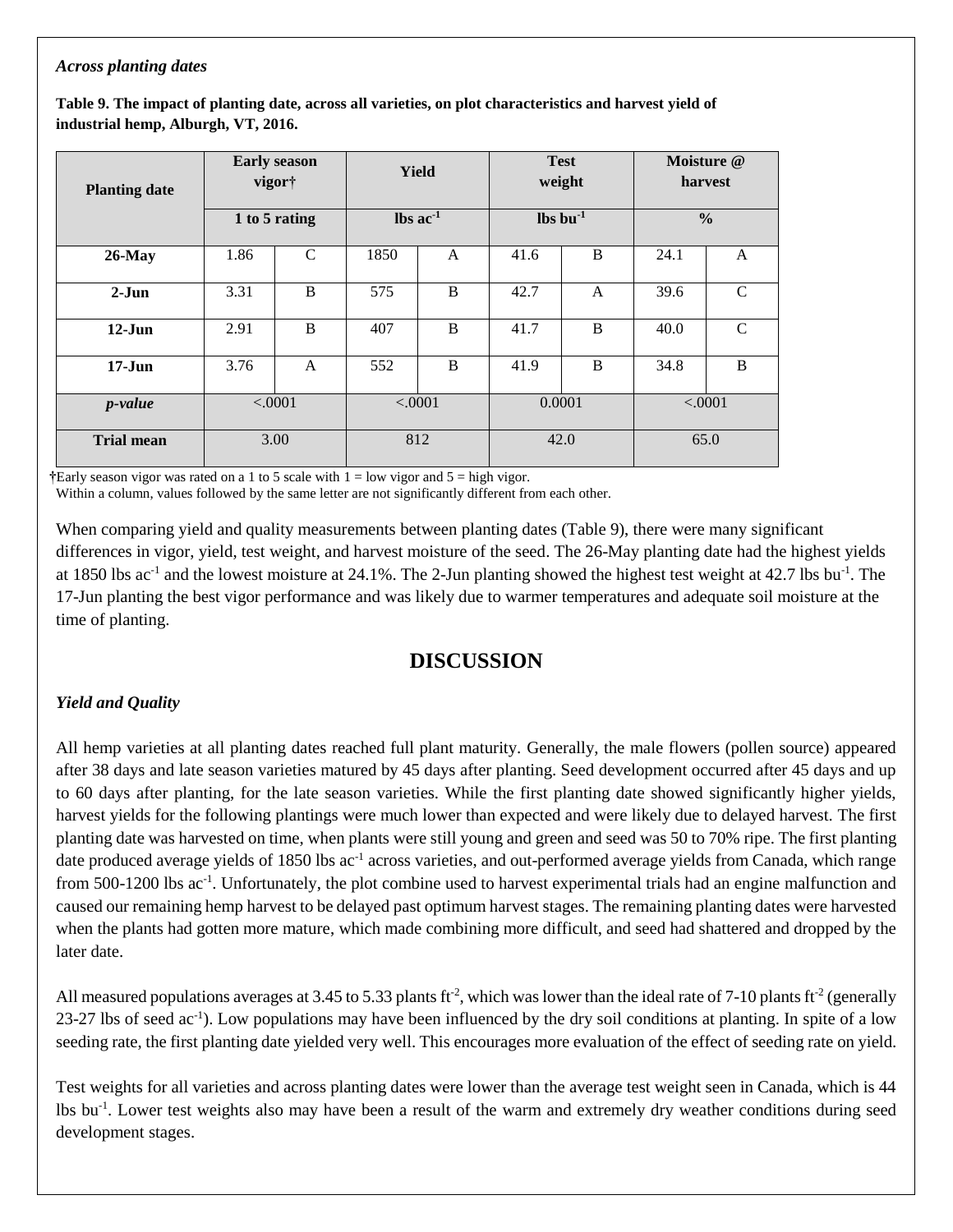Moisture content varied by variety, with Anka typically having a higher moisture percentage in comparison to other varieties. This makes sense as Anka was described as requiring the longest growing season to mature. A higher moisture percentage may be more advantageous during harvest, as the plants may be more flexible and less likely to get caught in the combine. As recommended from growing hemp in Saskatchewan, Canada, hemp harvest can begin when field moisture is at 20%, however, seed would need to start drying within 4 hours as it otherwise will heat up. Seed should be dried to 8-10% moisture for long term storage. Ideally, hemp is harvested in the 12-15% range. Interestingly, when looking at moisture across planting dates, the first planting date had the lowest moisture content, which was still relatively high at 24.1%. The high moisture contents seen in this trial may have been due to a large amount of trash material (stem, leaf, etc.) that was harvested with seed, especially with the later plantings that were more difficult to harvest.

Differences in height could be seen when comparing varieties. Anka and Full sun tend to be the tallest varieties across several planting dates. Differences in height were apparent in the first three planting dates, but not in the last planting date. This could be because all varieties in the last planting date had less time to mature. A taller variety may be advantageous if hoping to grow hemp for dual purposes, both grain and fiber. However, if the primary interest is in grain production, a taller variety may leave more possibility for lodging and increase difficulties at harvest.

### *Pest Pressure in Hemp*

Hemp has the potential to host a number of diseases and insects. For the most part, hemp growing regions have not indicated that disease and arthropod pests are of economic significance. During the growing season, a survey of pest incidence was conducted to gain a better understanding of any pressures that exist on hemp in the region.

Early in the season, root development was weak and random sampling indicated that some plants had root rot that was identified to be caused by *Fusarium* spp. and *Rhizoctonia* spp. Lesions on the stem were also identified at this time and were identified as *Botrytis* spp., *Epicoccum nigrum*, and *Fusarium* spp. Lesions on hemp leaves were noticed and later identified as being *Alternaria* spp., *Cladosporium* spp., and *Botrytis* spp. These diseases did not appear to negatively affect yields. *Sclerotinia sclerotium* (Figure 1) infected all varieties and was present across all planting dates. It did not appear to have an impact on yields. *Sclerotinia sclerotiorum* tended to be lower in the taller hemp varieties and it may be possible that shorter plants were shaded by other taller varieties near them in the trials. Aphids infested the hemp during later stages of plant development and but did not seem to affect plant yields, since most vegetative growth had already been completed. Later planting dates appeared to have more aphid pressure and was likely due to delays in harvest.

During the early growth stages of hemp, weed pressure appeared to be problematic. The hemp plants were small, weak, and had poor root development while weeds seemed to be growing much quicker. About one month after planting, the hemp grew rapidly and successfully gained over the weeds, without any weed control. The primary weed pressure in the hemp trials was lambsquarter, ragweed, and foxtail. Currently, there are no pesticides (herbicides, insecticides, fungicides, nematicides, etc.) registered for hemp in the U.S, so growers must follow best practices to reduce the impact of pests, especially weeds.